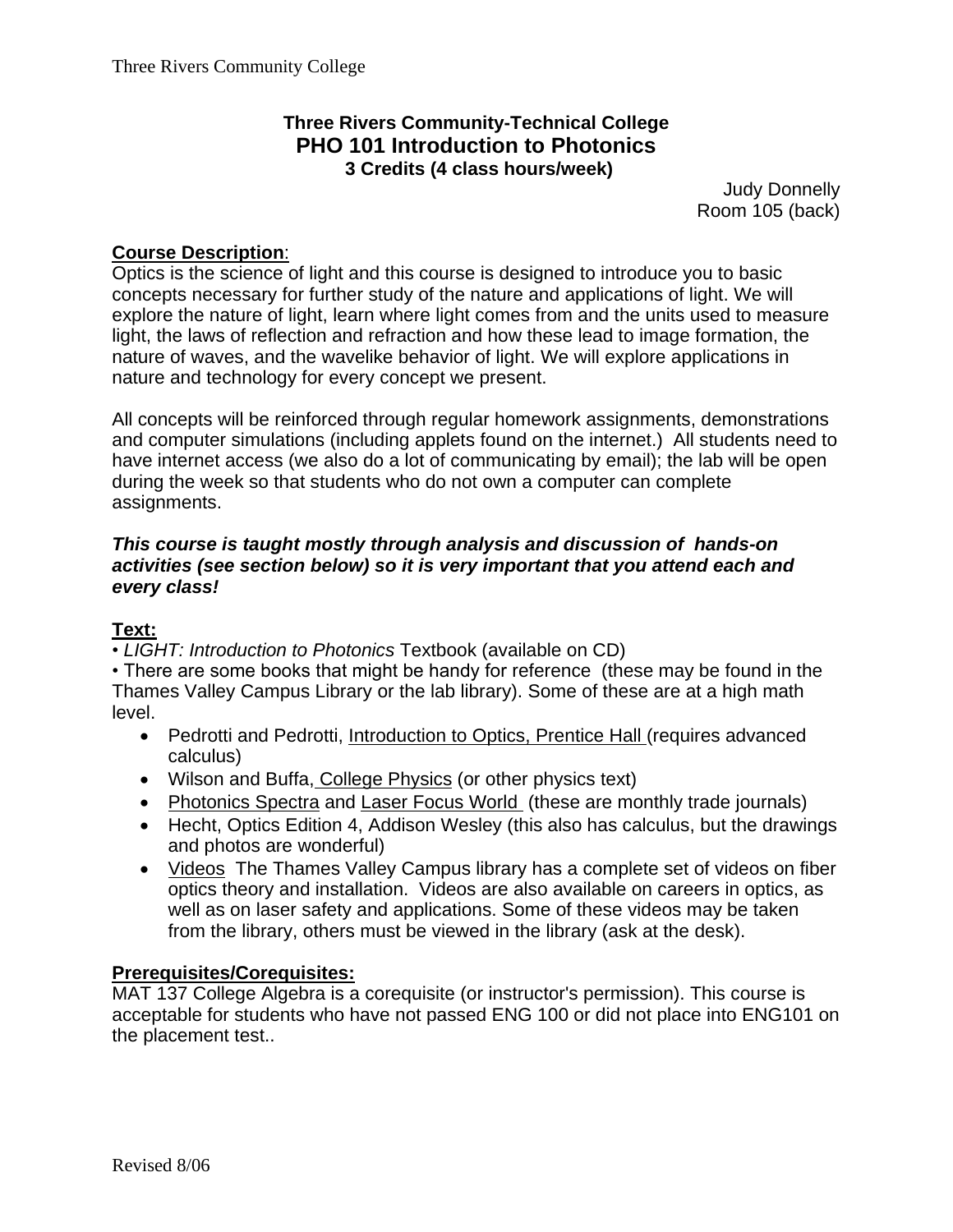# **PHO 101 Introduction to Photonics**

Topics:

Light sources Electromagnetic spectrum Production of light (atomic theory)

Source characteristics

Geometric optics

Shadows and pinhole cameras Law of reflection (plane mirrors, spherical mirrors) Law of refraction (index of refraction, total internal reflection, optical fiber) Prisms (uses of prisms) Lenses (converging, diverging, Lensmaker's eqution, thin lens equation for problems with one and two lenses) Optical Instruments using lenses (microscope, telescope, eye, corrective lenses as time permits)

Introduction to Wave Optics Vibrations and Waves Superposition/2-slit experiment Holography and interferometry **Diffraction Polarization** 

**Hands-on Experiments (Labs):** This is a suggested list. You will do a lab experiment in nearly every class. Ideally, you will learn by doing, not by being told.

Spectra of light sources Thin lens equation/imaging Refraction-Fermat's principle Two slit experiment Snell's Law **Snell's Law** Holography/Interferometry Cleaning optical elements Diffraction Gratings Ray tracing **Diffraction-** Airy disk Prisms Polarization

"Scavenger Hunt" (PHOTON kit) Refraction at a curved surface/lensmakers' Reflection-Fermat's principle Wave properties (mechanical waves) Laser Beam Alignment Diffraction/measurement of a hair

#### **Lab Reports**

Some labs will be informal and you will turn in a data sheet and calculations, and questions on your methods and results. Other labs will require a more complete analysis. You will be instructed on they details before each experiment begins. Some labs will just be checked (+ or -) and other labs will be graded out of 10 points. Lab due dates depend on the complexity of the lab- pay attention to this information when it is given out in class.

If you miss a lab, you will need to make arrangements with the instructor or the lab technician to make it up.